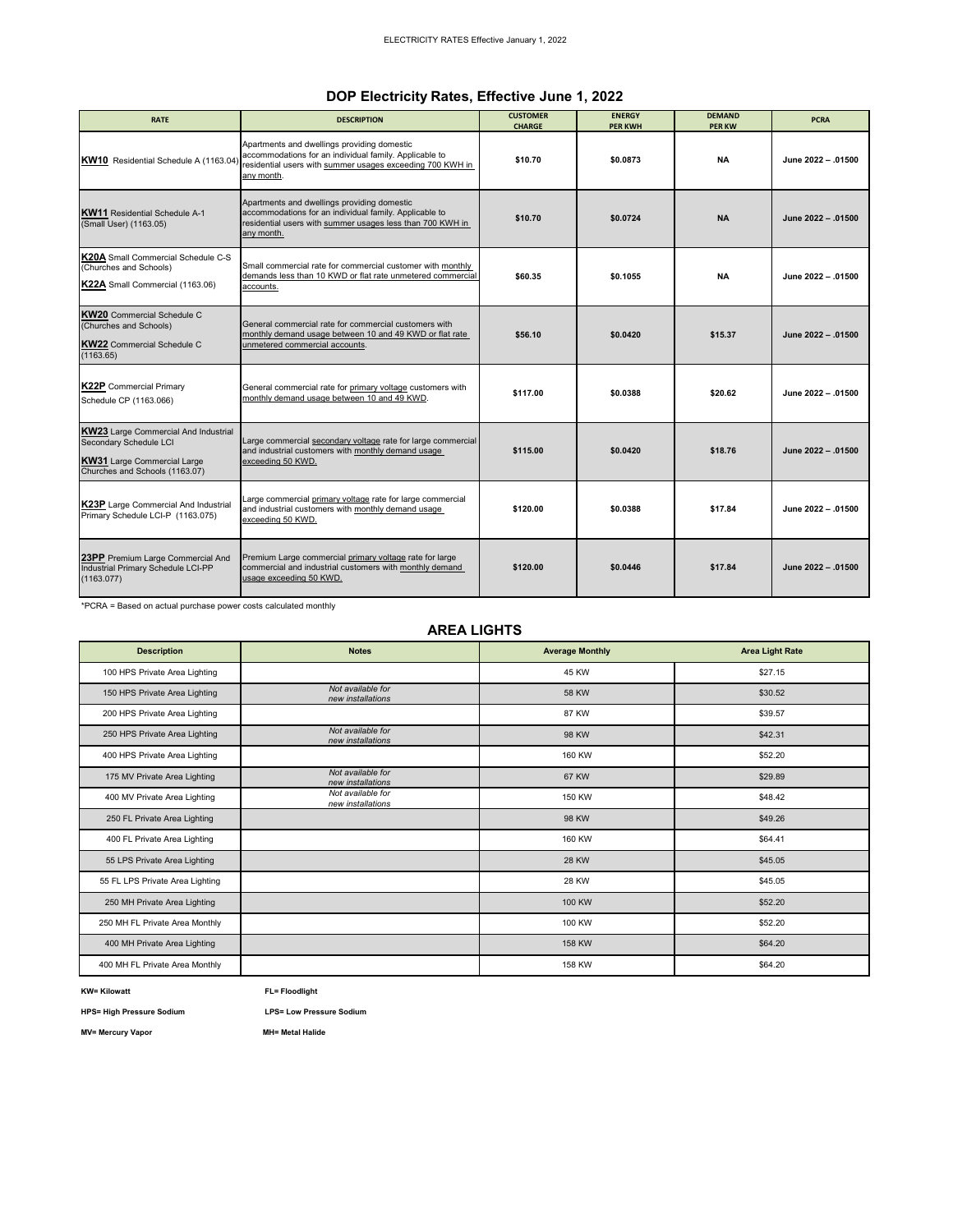

DEPARTMENT OF<br>PUBLIC UTILITIES

910 Dublin Rd Columbus Oh 43215-1169

**Customer Service Inquiries:** Monday - Friday 7:00 AM - 6:00 PM  $(614) 645 - 8276$ http://utilities.columbus.gov/

#### **Messages** B,

Serving Columbus since 1899, we are your best-value electricity provider delivering competitively-priced energy and outstanding customer service. Local...Reliable...Yours.

| <b>Account Summary</b>                                        |                       |        |           | <b>ELECTRIC</b> |  |
|---------------------------------------------------------------|-----------------------|--------|-----------|-----------------|--|
| <b>Account Number</b>                                         | 55555 -               | 999999 |           |                 |  |
| <b>Customer Name</b>                                          | <b>ANNIE CUSTOMER</b> |        |           |                 |  |
| <b>Service Address</b>                                        | 123 Anywhere          |        |           |                 |  |
| Service Period                                                | 3/15/2015             | to     | 4/15/2015 |                 |  |
| <b>Bill Date</b>                                              |                       |        |           |                 |  |
| Previous Balance                                              |                       |        |           |                 |  |
| <b>Payment Received</b>                                       |                       |        |           |                 |  |
| <b>Balance Forward</b>                                        |                       |        |           | so oo           |  |
| <b>New Charges Due</b>                                        |                       |        |           | \$6,912.43      |  |
| <b>Total Amount Due</b>                                       |                       |        |           | \$6,912.43      |  |
| New Charges due [date]. A 5% penalty may be added if not paid |                       |        |           |                 |  |

by this date. This date does not extend the due date for any past due billing charges.

| <b>Meter Reading Details</b>                  |                       |                   |                       |           | <b>Detail of New Charges</b> |                |                    |                  |                                                       |        |                       |          |            |
|-----------------------------------------------|-----------------------|-------------------|-----------------------|-----------|------------------------------|----------------|--------------------|------------------|-------------------------------------------------------|--------|-----------------------|----------|------------|
| <b>Service Period</b>                         |                       |                   |                       |           |                              |                |                    | 30 Days          | KWH LG COMM (23)                                      | 68,310 | KWH@                  | .04200   | \$2,869.02 |
| Service                                       | <b>Meter Serial</b>   |                   | Current               |           | <b>Previous</b>              | <b>Demand</b>  | <b>KWH</b>         |                  | <b>LG COMM (23)</b><br><b>KW</b>                      | 173.10 | <b>KW</b><br>$\omega$ | 18.76000 | \$3,247.36 |
| <b>Type</b>                                   | <b>Number</b>         | <b>Multiplier</b> | <b>Reading</b>        | $\bullet$ | <b>Reading</b>               | <b>Reading</b> | <b>Usage</b>       |                  | <b>ELEC LG COMM SVC CHG</b>                           |        |                       |          | \$115.00   |
| <b>ECOM</b>                                   | 88888888              |                   |                       | E         |                              |                | $\Omega$           | 0.00             | <b>PCRA</b>                                           | 68,310 | $KWH$ $@$             | .00997   | \$681.05   |
|                                               |                       |                   |                       |           |                              |                |                    |                  |                                                       |        |                       |          |            |
|                                               |                       |                   |                       |           |                              |                |                    |                  |                                                       |        |                       |          |            |
|                                               |                       |                   |                       |           |                              |                |                    |                  |                                                       |        |                       |          |            |
|                                               |                       |                   |                       |           |                              |                |                    |                  |                                                       |        |                       |          |            |
| sample bill                                   |                       |                   |                       |           |                              |                |                    |                  |                                                       |        |                       |          |            |
|                                               |                       |                   |                       |           |                              |                |                    |                  |                                                       |        |                       |          |            |
|                                               |                       |                   |                       |           |                              |                |                    |                  |                                                       |        |                       |          |            |
|                                               |                       |                   |                       |           |                              |                |                    |                  |                                                       |        |                       |          |            |
|                                               |                       |                   |                       |           |                              |                |                    |                  | <b>New Charges Total</b>                              |        |                       |          | \$6,912.43 |
|                                               |                       |                   |                       |           |                              |                |                    | <b>Daily KWH</b> |                                                       |        | <b>KWH Used</b>       |          |            |
|                                               | <b>Usage History:</b> |                   | <b>Number of Days</b> |           | <b>Total KWH</b>             |                | Average            |                  |                                                       |        |                       |          |            |
| <b>Current Month</b><br><b>Previous Month</b> |                       | 30                |                       |           |                              |                |                    |                  |                                                       |        |                       |          |            |
|                                               |                       |                   | <b>XX</b>             |           | 68,310<br><b>XX</b>          |                | 2,277<br><b>XX</b> |                  |                                                       |        |                       |          |            |
|                                               |                       |                   |                       |           |                              |                |                    |                  |                                                       |        |                       |          |            |
| One Year Ago                                  |                       |                   | <b>XX</b>             |           | <b>XX</b>                    |                | <b>XX</b>          |                  | May June July Aug Sep Oct Nov Dec Jan Feb Mar Apr May |        |                       |          |            |



910 Dublin Rd

DEPARTMENT OF<br>PUBLIC UTILITIES

Columbus Oh 43215-1169

Return this portion with your payment.

| <b>ELECTRIC</b><br><b>Account Number</b><br><b>Service Address</b> | 55555<br>999999<br>$\blacksquare$<br>123 Anywhere |
|--------------------------------------------------------------------|---------------------------------------------------|
| <b>Total Amount Due</b>                                            | \$6,912.43                                        |
| <b>Amount Enclosed</b>                                             | sample bill; do not pay                           |

Please check the box to indicate phone number, mailing or email address changes listed on the reverse side.

**ANNIE CUSTOMER MAILING STREET ADDRESS** MAILING CITY STATE POSTAL ZIP CODE **MAKE CHECKS PAYABLE TO:** 

**blidublidubliniministicallidublidubli** 

**COLUMBUS - CITY TREASURER ELECTRIC SERVICES PO BOX 182882 COLUMBUS OH 43218-2882**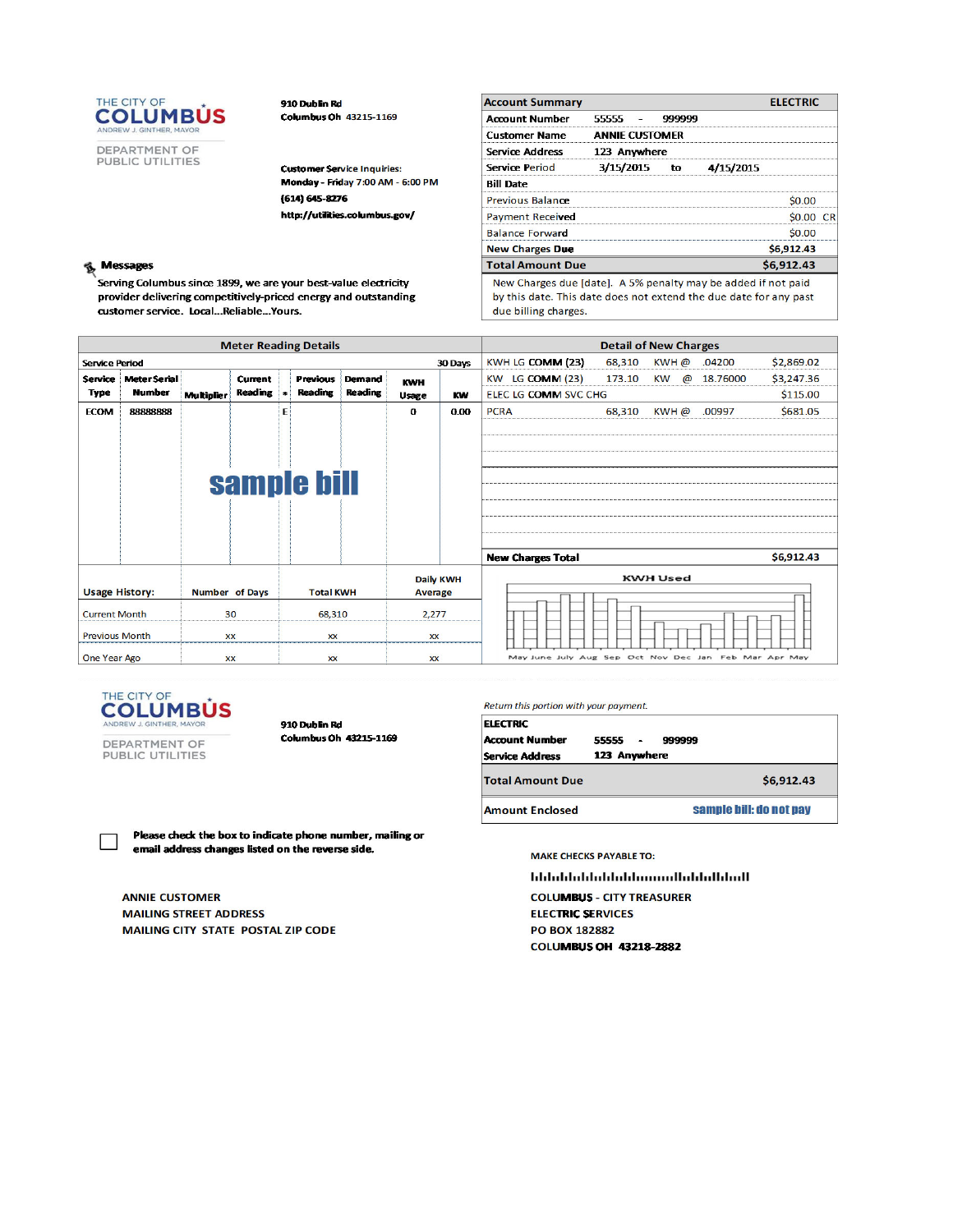

| <b>Typical Usage by Rate Class</b> |              |               | <b>Customer</b> | <b>Energy</b> | <b>PCRA</b> | <b>Demand</b> |                         |
|------------------------------------|--------------|---------------|-----------------|---------------|-------------|---------------|-------------------------|
|                                    | <b>Usage</b> | <b>Demand</b> | Charge          | Charge        | Charge      | Charge        | <b>Average Customer</b> |
| <b>Customer Class</b>              | (kWh/Mo)     | (KW)          | (S/Mo)          | (S/KWh)       | (S/KWh)2    | (S/Kw)        | $Bill$ (\$)             |
| Residential (KW10)                 | 800          |               | \$10.70         | \$0.0873      | \$0.01500   | n/a           | \$92.54                 |
| Residential (KW11)                 | 500          |               | \$10.70         | \$0.0724      | \$0.01500   | n/a           | \$54.40                 |
| Small Commercial (K20A) & (K22A)   | 1,126        |               | \$60.35         | \$0.1055      | \$0.01500   | n/a           | \$196.03                |
| Commercial - (KW20) & (KW22)       | 6,868        | 25.3          | \$56.10         | \$0.0420      | \$0.01500   | \$15.37       | \$836.44                |
| Large Commercial - (KW23) & (KW31) | 65,889       | 177.6         | \$115.00        | \$0.0420      | \$0.01500   | \$18.76       | \$7,202.45              |
| Large Commercial Primary (K23P)    | 413,333      | 936           | \$120.00        | \$0.0388      | \$0.01500   | \$17.84       | \$39,055.56             |
| Large Commercial Premium (K23PP)   | 2,732,579    | 4,779         | \$120.00        | \$0.0466      | \$0.01500   | \$17.84       | \$253,594.92            |